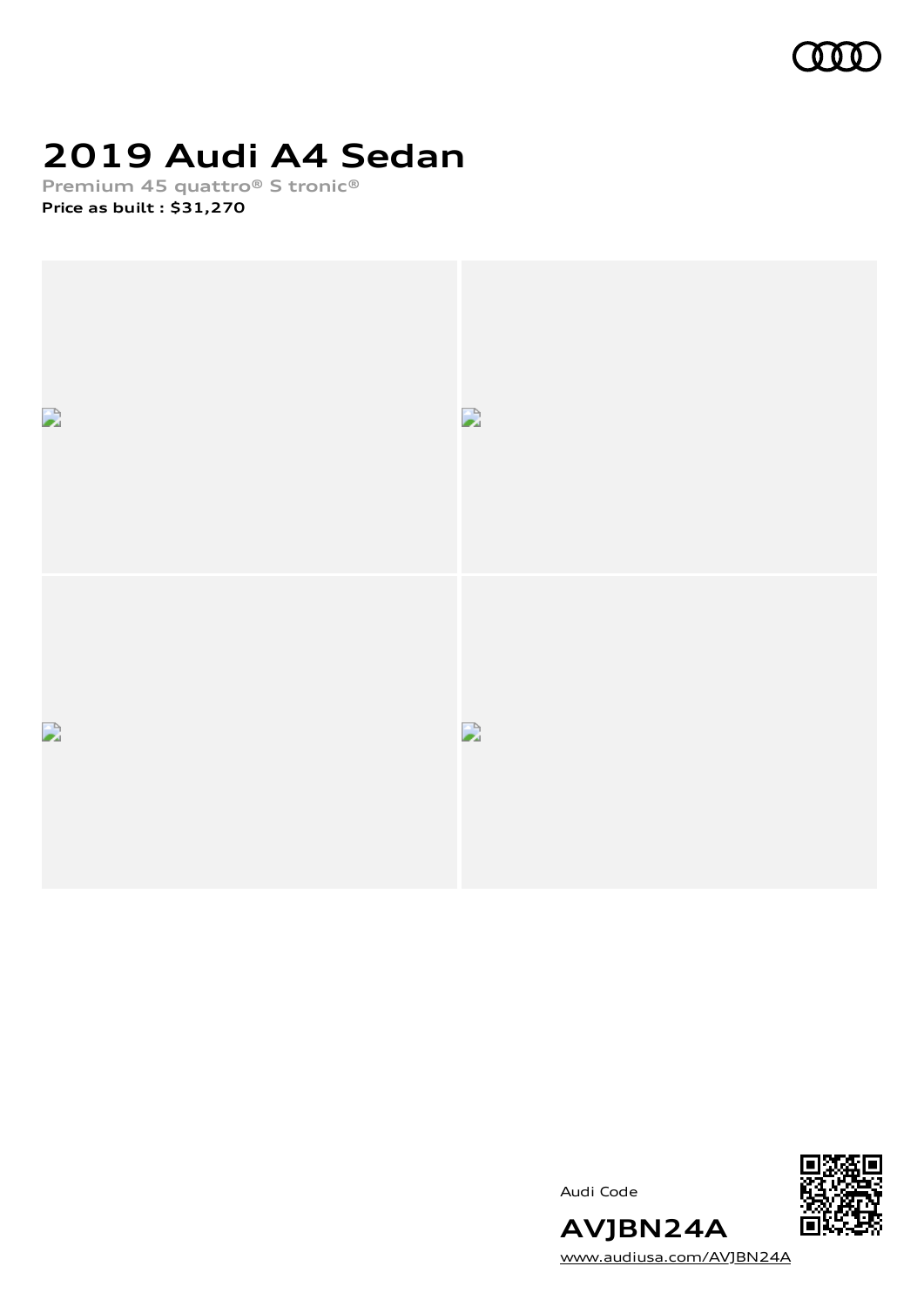# **Summary**

### **Audi 2019 Audi A4 Sedan** Premium 45 quattro® S tronic®

**Price as buil[t](#page-10-0)** \$31,270

### **Exterior colour**

Mythos Black metallic

### $\overline{\phantom{a}}$

#### **Further Information**

|                 | N٥           |
|-----------------|--------------|
| Mileage         | 45,119 miles |
| Type of vehicle | Used car     |

**Warranty**

#### **Interior colour**

Seats **Nougat Brown** Dashboard Black Carpet Black Headliner Black

### **Audi Code** AVJBN24A

**Your configuration on www.audiusa.com** [www.audiusa.com/AVJBN24A](https://www.audiusa.com/AVJBN24A)

**Commission number** 4adda82c0a0e09b1590d

### **Technical Specifications**

| Engine type                  | 2.0-liter four-cylinder                       |
|------------------------------|-----------------------------------------------|
| stroke                       | Displacement/Bore and 1,984/82.5 x 92.8 cc/mm |
| Torque                       | 273 @ 1,600 - 4,500 lb-ft@rpm                 |
| Top track speed              | 130 mph mph $1$                               |
| Acceleration (0 - 60<br>mph) | 5.6 seconds seconds                           |
| Recommended fuel             | Premium                                       |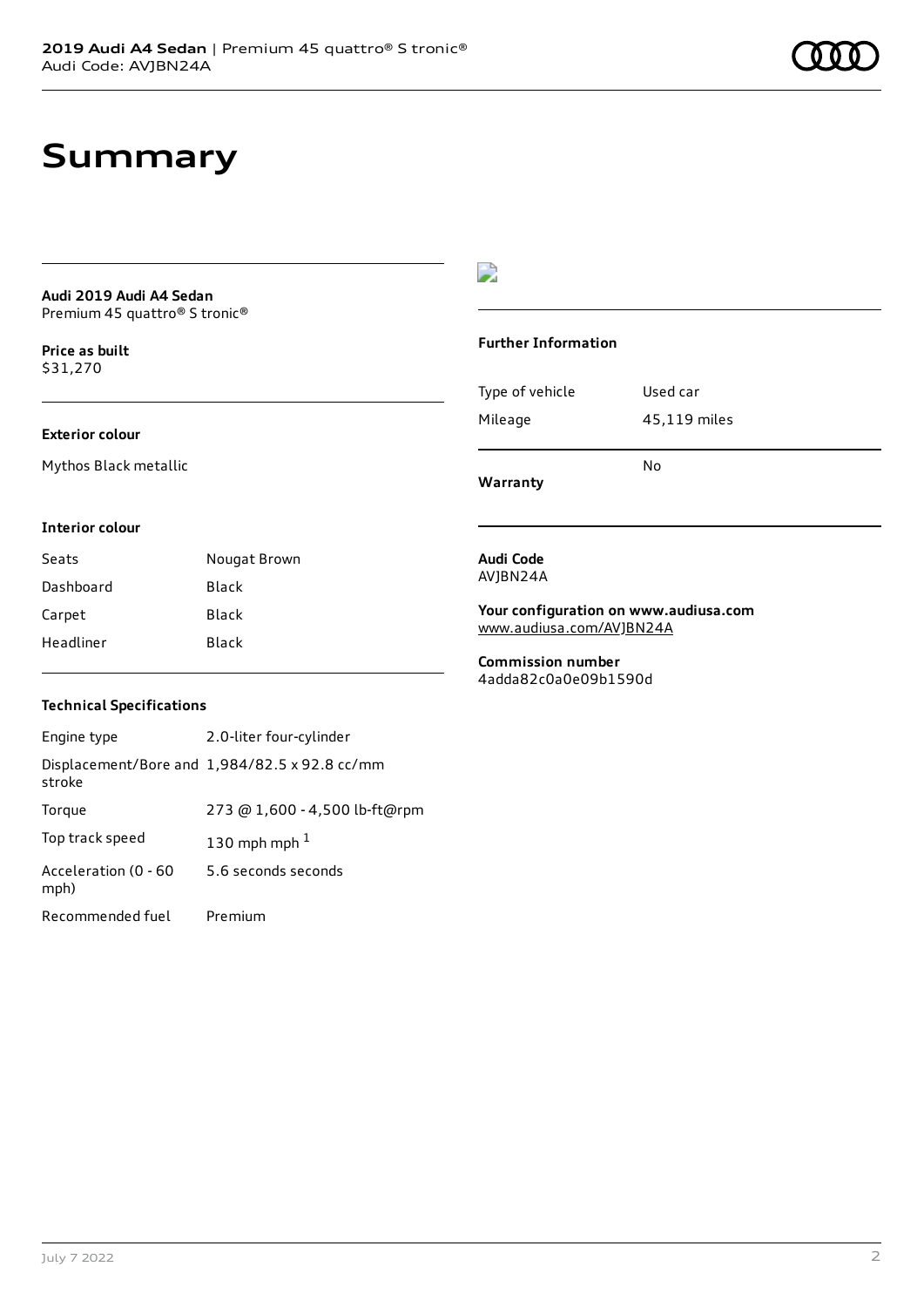# **Equipment**

Mythos Black metallic

Audi advanced key-keyless start, stop and entry

Power-adjustable, heated exterior side mirrors with memory

18" 245/40 all-season tires

18" 10-spoke-V design wheels

Convenience package

Black cloth headliner

Audi pre sense® rear

Audi side assist

SiriusXM® Satellite Radio











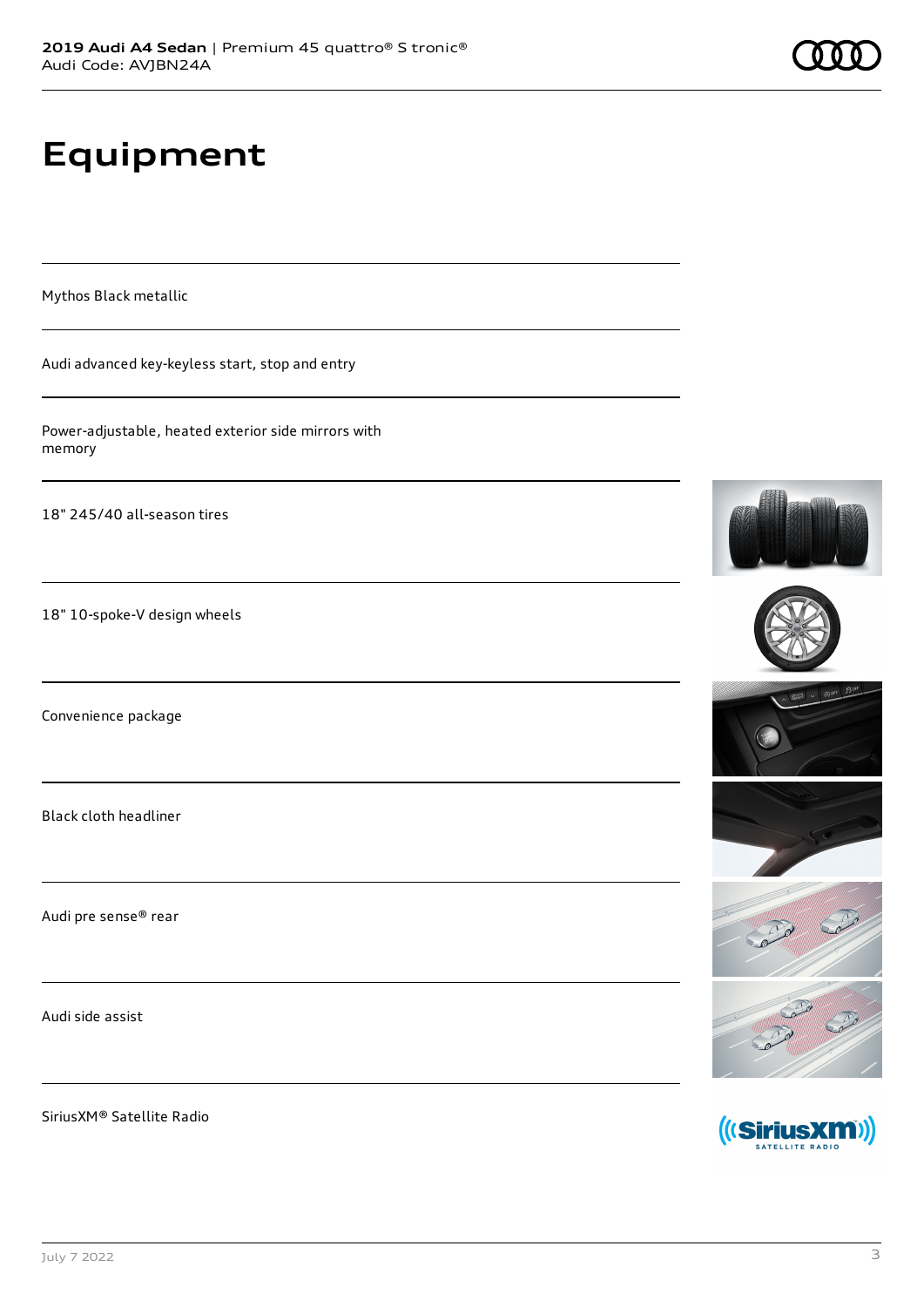# **Standard features**

### **Safety and Security**

| 4UH             | Driver and front passenger dual-stage<br>airbags                 |
|-----------------|------------------------------------------------------------------|
| UH1             | Electromechanical parking brake                                  |
| 8T2             | Cruise control with coast, resume and<br>accelerate features     |
| VC <sub>2</sub> | Garage door opener (HomeLink®)                                   |
| 6Y2             | Top speed electronically limited to 130 mph                      |
| 4H3             | Integrated child door locks in rear doors                        |
| QZ7             | Electromechanical power steering                                 |
| 7K6             | Tire-pressure monitoring system                                  |
| 4X3             | Front thorax side airbags and Sideguard®<br>head curtain airbags |
| 3B7             | Lower Anchors and Tethers for Children<br>(LATCH) in rear seats  |
|                 |                                                                  |

### **Exterior**

| 47B             | Aluminum trim around exterior windows                    |
|-----------------|----------------------------------------------------------|
| 0NB             | S line® fender badge                                     |
| 4KC             | Heat-insulating glass                                    |
| 8SP             | LED taillights with dynamic turn signals                 |
| 8TH             | Xenon plus headlights with LED daytime<br>running lights |
| 1 B A           | Dynamic suspension system                                |
| 1S1             | Car jack                                                 |
| 0P <sub>0</sub> | Dual exhaust outlets with chrome tips                    |

### **Interior**

QE1 Storage package 3FE Sunroof

| <b>Interior</b>  |                                                                |
|------------------|----------------------------------------------------------------|
| VT <sub>5</sub>  | S line® stainless steel door sill inlays                       |
| 9AO              | Three-zone automatic climate control                           |
| 41 7             | Auto-dimming interior rear view mirror with<br>digital compass |
| QQ1              | LED interior lighting package                                  |
| 1 XW             | Three-spoke multifunction steering wheel<br>with shift paddles |
| 6F3              | Front center armrest                                           |
| 4F <sub>2</sub>  | Electric tailgate/trunk lid release from inside                |
| 5XF              | Dual front sun visors with lighted vanity<br>mirrors           |
| 3 <sub>NT</sub>  | Split folding 40/20/40 rear seatbacks                          |
| N <sub>1</sub> F | Leather seating surfaces                                       |
| 4A3              | <b>Heated front seats</b>                                      |
|                  |                                                                |

### **Infotainment and Driver Assistance**

5MG Dark Brown Walnut Wood inlays

| Audi pre sense® basic and Audi pre sense®<br>city                                                                     |
|-----------------------------------------------------------------------------------------------------------------------|
| Audi drive select                                                                                                     |
| Audi connect CARE assistance and security<br>services                                                                 |
| Audi smartphone interface including Apple<br>CarPlay <sup>™</sup> and Google™ Android Auto™ for<br>compatible devices |
| Rear view camera                                                                                                      |
| Audi sound system                                                                                                     |
| Color driver information system                                                                                       |
| Connectivity package                                                                                                  |
| $MMI®$ radio low                                                                                                      |
|                                                                                                                       |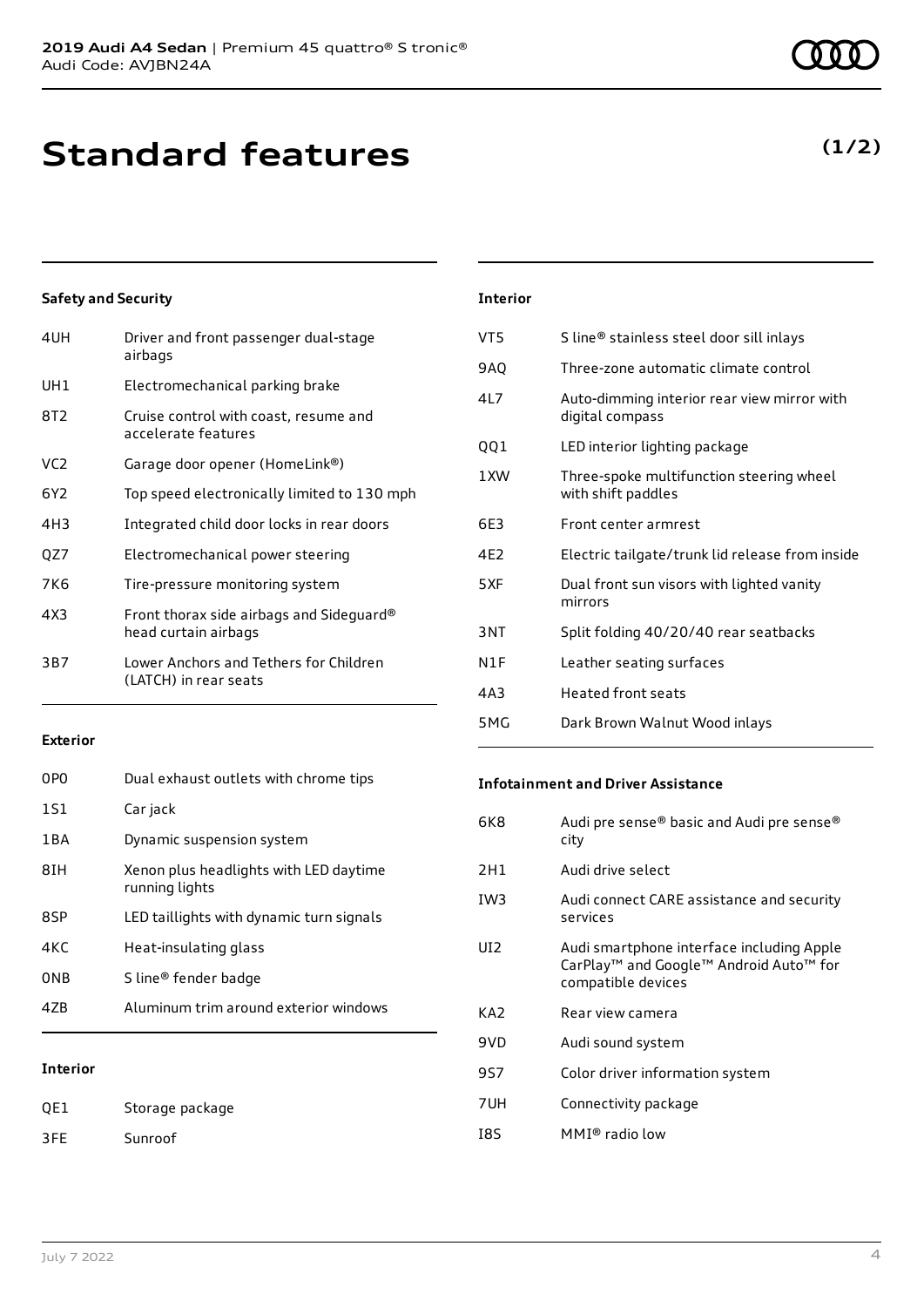## **Standard features**

**(2/2)**

### **Infotainment and Driver Assistance**

9ZX BLUETOOTH® wireless technology preparation for compatible devices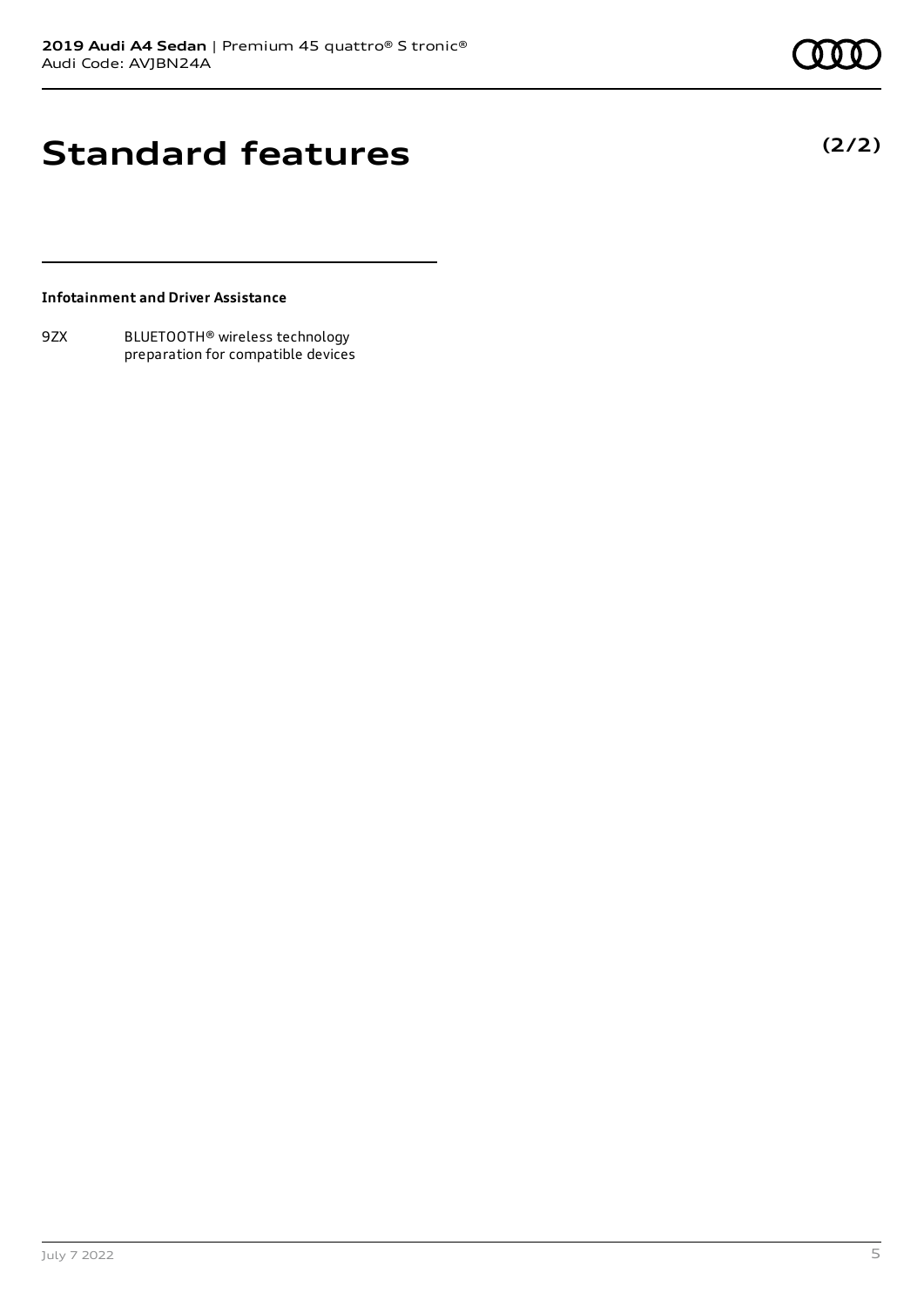# **Dealer remarks**

Convenience package Memory for driver's seat Auto-dimming exterior mirrors with memory Alarm system with interior motion sensor

Audi advanced key Audi side assist with pre sense rear 18" Wheel package 18" 10-spoke-V design wheels All-season tires Audi Beam - Rings Audi Guard Black All-Weather Floor Mats\*\*Our Negotiation and Haggle Free Sales Process Saves you Time and Money\*\*

This vehicle offered exclusively at Audi Virginia Beach, only minutes from Norfolk, Chesapeake, Hampton and all of Hampton Roads!! We are located at 2865 Virginia Beach Blvd close to Lynnhaven Parkway in Virginia Beach.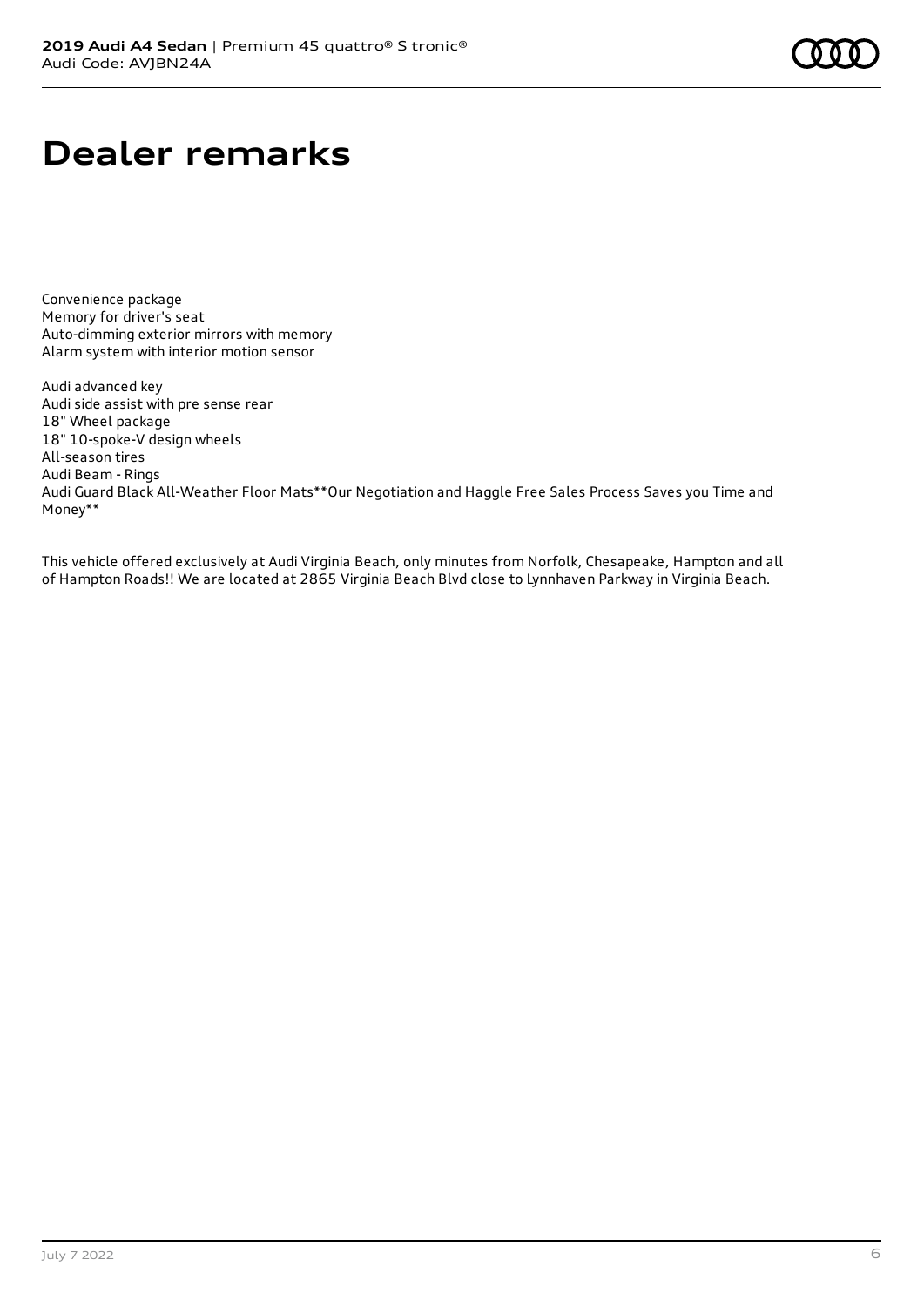# **Technical Specifications**

### **Engineering | Performance**

| Engine type                                 | 2.0-liter four-cylinder                       |
|---------------------------------------------|-----------------------------------------------|
| Acceleration (0 - 60<br>mph)                | 5.6 seconds seconds                           |
| Power Level                                 | 45                                            |
| Engine block                                | Cast-iron                                     |
| Induction/fuel injection Turbocharged/TFSI® |                                               |
| Cylinder head                               | Aluminum-alloy                                |
| Horsepower                                  | 248 @ 5,000 - 6,000 @ rpm                     |
| stroke                                      | Displacement/Bore and 1,984/82.5 x 92.8 cc/mm |
| Top track speed <sup>1</sup>                | 130 mph mph                                   |
| Torque                                      | 273 @ 1,600 - 4,500 lb-ft@rpm                 |
| Valvetrain                                  | 16 valve DOHC with Audi valvelift             |

## **Transmission | Drivetrain**

| Gear ratios: 6th         | 0.508:1                                                                                                     |
|--------------------------|-------------------------------------------------------------------------------------------------------------|
| Gear ratios: Final Drive | 4.270:1                                                                                                     |
| Gear ratios: 7th         | 0.386:1                                                                                                     |
| Gear ratios: 4th         | 1.057:1                                                                                                     |
| Transmission             | Seven-speed S tronic <sup>®</sup> dual-clutch<br>transmission with quattro <sup>®</sup> all-<br>wheel drive |
| Gear ratios: 5th         | 0.738:1                                                                                                     |
| Gear ratios: 2nd         | 2.190:1                                                                                                     |
| Gear ratios: 3rd         | 1.517:1                                                                                                     |
| Gear ratios: Reverse     | 2.750:1                                                                                                     |
| Gear ratios: 1st         | 3.188:1                                                                                                     |
|                          |                                                                                                             |

### **Steering**

| Steering type                             | Electromechanical speed-sensitive<br>power steering system |
|-------------------------------------------|------------------------------------------------------------|
| Turning diameter, curb-38.1 ft<br>to-curb |                                                            |
| Steering ratio                            | 15.9:1                                                     |

### **Suspension**

| Front axle | Five-link front independent steel<br>spring suspension |
|------------|--------------------------------------------------------|
| Rear axle  | Five-link rear independent steel<br>spring suspension  |

| Alternator | 14 Volt - 110-150A  |
|------------|---------------------|
| Battery    | 12 Volt - 420A/70Ah |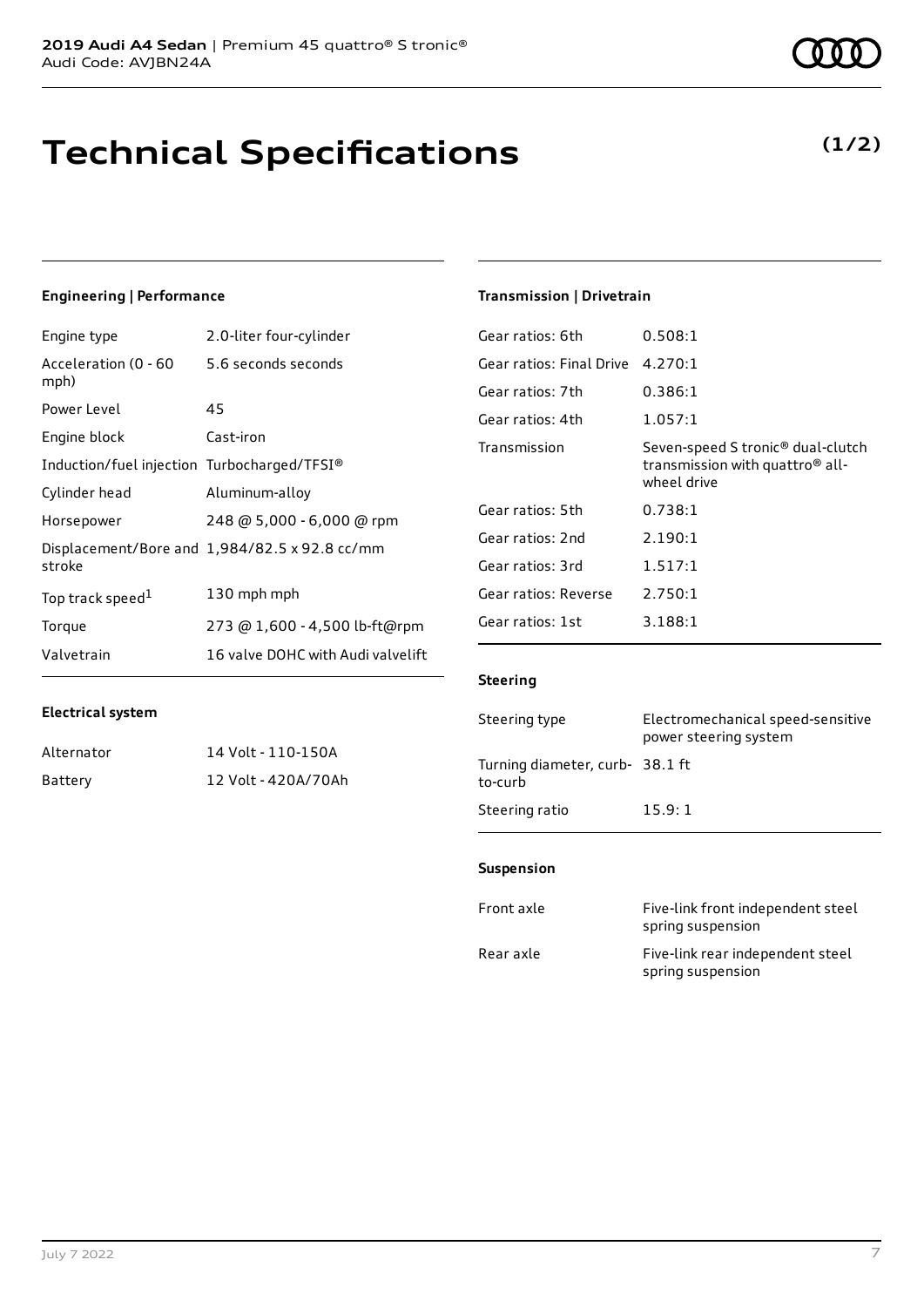# **Technical Specifications**

## **(2/2)**

### **Brakes**

| Front brakes                                                                                                                                                             | 13.3 (ventilated disc) in           | Seating capacity                | 5       |
|--------------------------------------------------------------------------------------------------------------------------------------------------------------------------|-------------------------------------|---------------------------------|---------|
| Rear brakes                                                                                                                                                              | 13.0 (ventilated disc) in           | Shoulder room, rear             | 54.5 in |
| Parking brake                                                                                                                                                            | Electromechanical                   | Head room with front<br>sunroof | 38.9 in |
|                                                                                                                                                                          |                                     | Leg room, rear                  | 35.7 in |
| <b>Body</b>                                                                                                                                                              |                                     | Shoulder room, front            | 55.9 in |
| Material<br>Lightweight construction<br>technology - multi-material body<br>construction (steel and aluminum<br>composition) and multistep anti-<br>corrosion protection |                                     | Head room with rear<br>sunroof  | 37.4 in |
|                                                                                                                                                                          |                                     | Leg room, front                 | 41.3 in |
|                                                                                                                                                                          |                                     | Cargo volume, rear              | 13.0 cu |
| Corrosion protection                                                                                                                                                     | Multistep anti-corrosion protection | seatbacks up/folded             |         |

**Interior measurements**

13.0 cu ft, cu ft

#### **Warranty | Maintenance**

| Warranty    | 4-Year/50,000 mile Audi New<br>Vehicle Limited Warranty                                  |
|-------------|------------------------------------------------------------------------------------------|
| Maintenance | 12-month/10,00 mile (whichever<br>occurs first) NO CHARGE first<br>scheduled maintenance |

#### **Exterior Measurements**

| Height                           | 56.2 in  |
|----------------------------------|----------|
| Overall width without<br>mirrors | 72.5 in  |
| Length                           | 186.1 in |
| Wheelbase                        | 111.0 in |
| Drag coefficient                 | 0.27 Cw  |
| Overall width with<br>mirrors    | 79.6 in  |
| Track rear                       | 61.2 in  |
| Track front                      | 61.9 in  |
| Curb weight                      | 3,627 lb |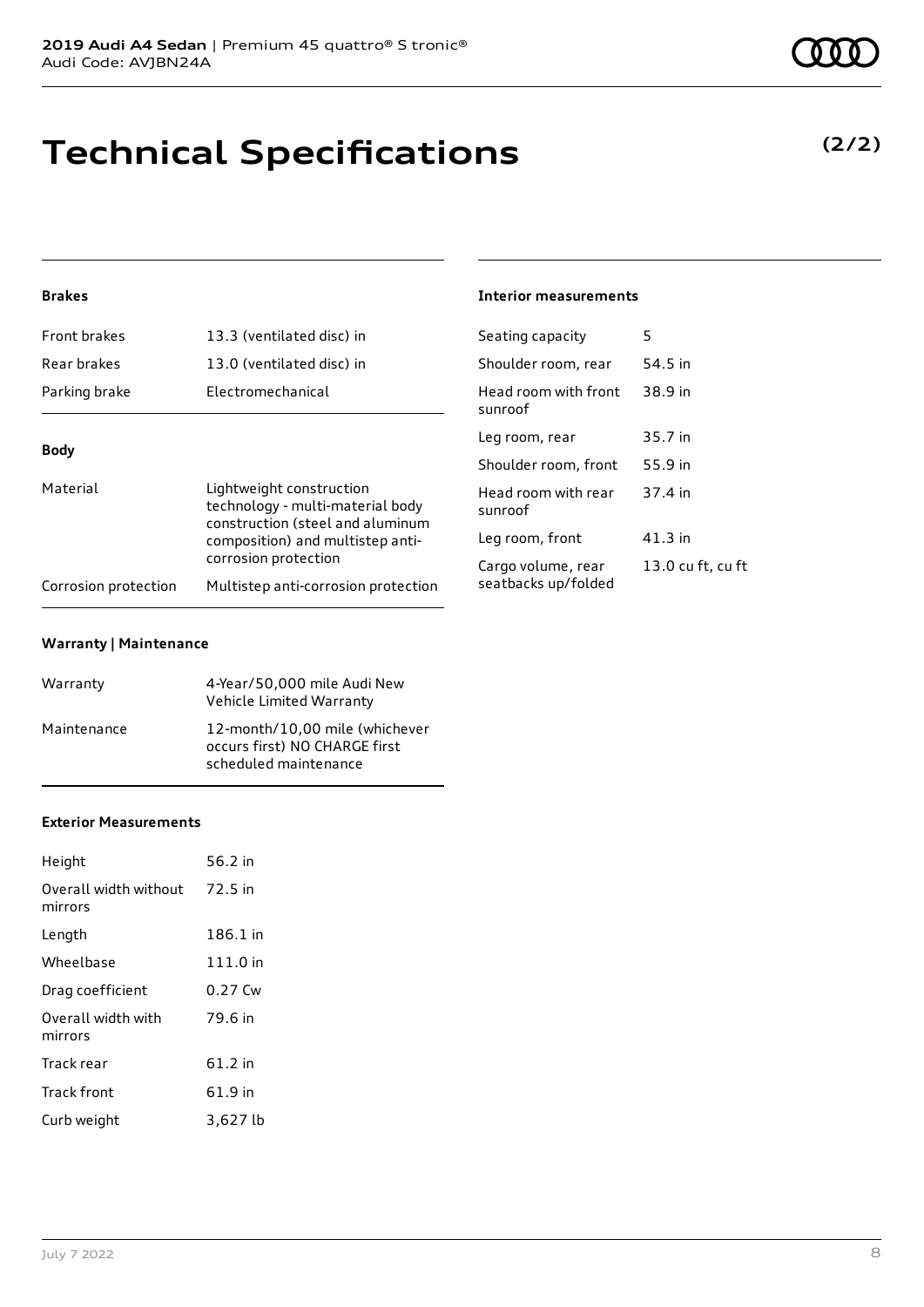## **Consumption- and emission**

### **Consumption by NEDC**

| urban       | $23$ mpg |
|-------------|----------|
| extra-urban | 34 mpg   |
| combined    | 27 mpg   |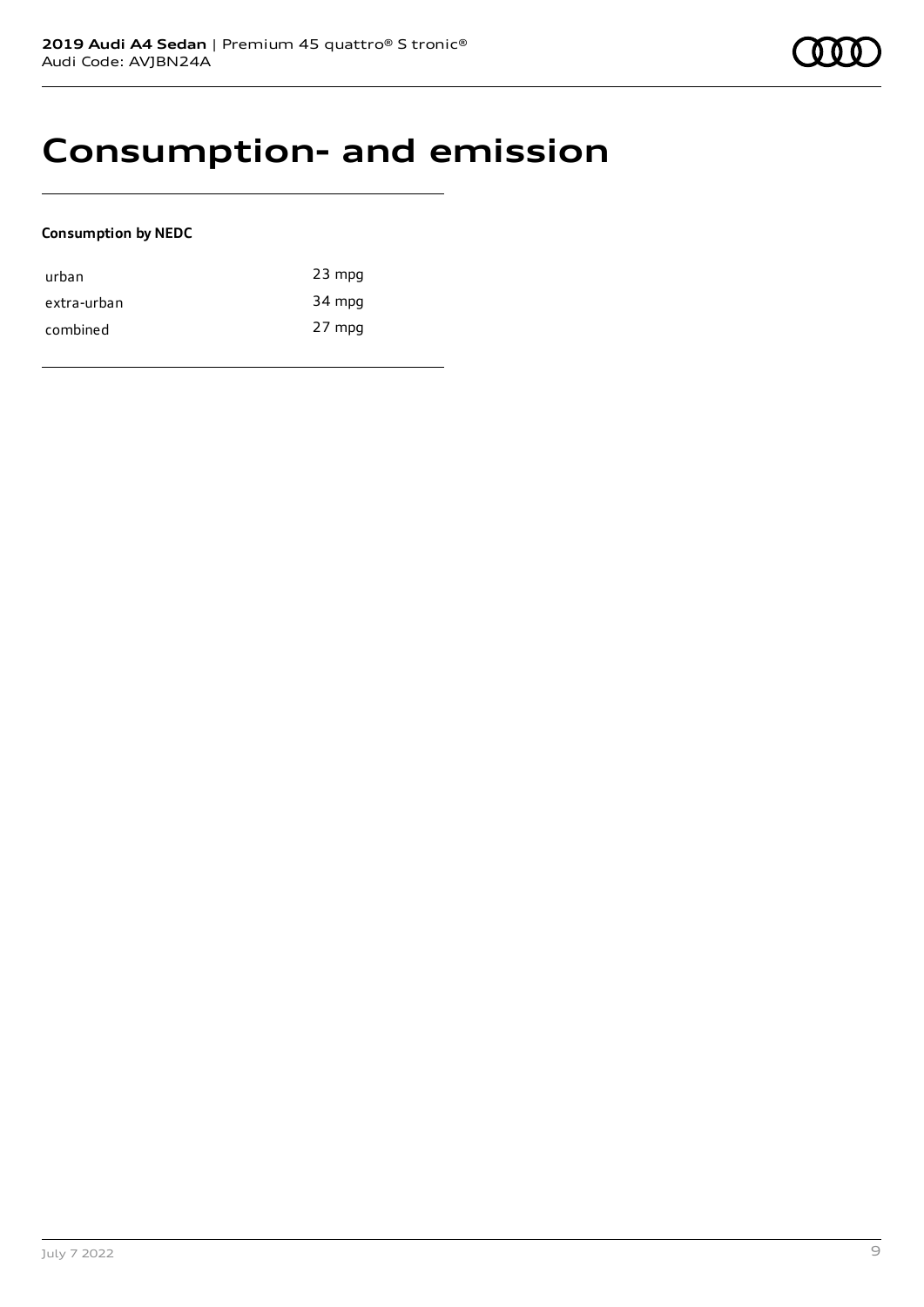

## **Contact**

Dealer **Audi Virginia Beach**

2865 Virginia Beach Blvd 23452 Virginia Beach VA

Phone: +17574901111 FAX: 7576873492

www: [https://www.checkeredflagaudiofvirginiabeach.com](https://www.checkeredflagaudiofvirginiabeach.com/)